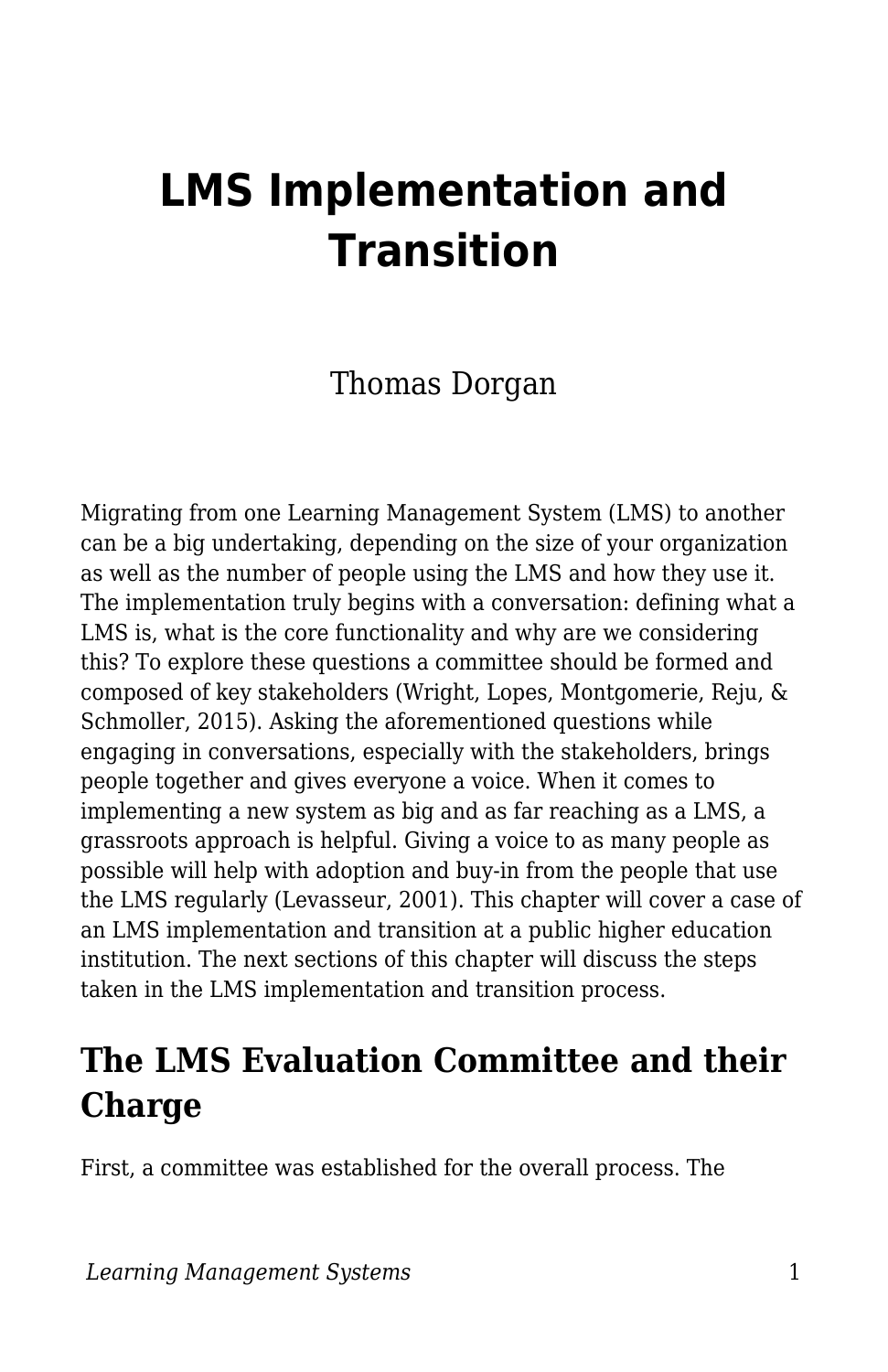committee was co-Chaired by the director of the Office of eLearning and the LMS manager. The committee was composed of 17 members representing all organizational units. Specifically, ten instructors and seven staff members. The instructors were selected based on the different areas of the organization they represented. The staff members consisted of additional representatives of the organization that either utilize the LMS within their group or help support the LMS (Wright et al., 2015).

The charge of the committee was to review the current learning management system, which had been in place for approximately seven years at the time. On average, universities evaluate LMSs approximately every 8 years (Brown, Dehoney, & Millichap, 2013), and this review gave the organization an opportunity to reassess its learning management needs and evaluate alternatives.

The objectives of the review were to:

- Identify the organization's current academic community needs for a LMS.
- Evaluate options to meet current needs and best position the organization for a rapidly changing future.
- Recommend an LMS to pilot at the organization.

The committee met multiple times to discuss, analyze and undertake the following: selecting an appropriate LMS to pilot that meets the current needs and can accommodate future growth while taking into consideration what the next generation of digital learning environments will look like (Brown, Dehoney, & Millichap, 2015). Additionally, the committee members also created a survey for current end users (i.e., people who are currently using the LMS within the organization) on their satisfaction level and usage of the current LMS, focusing on core functionally, and a list of the criteria for selecting a new LMS (Wright et al., 2015).

While it is important to include as many people as possible when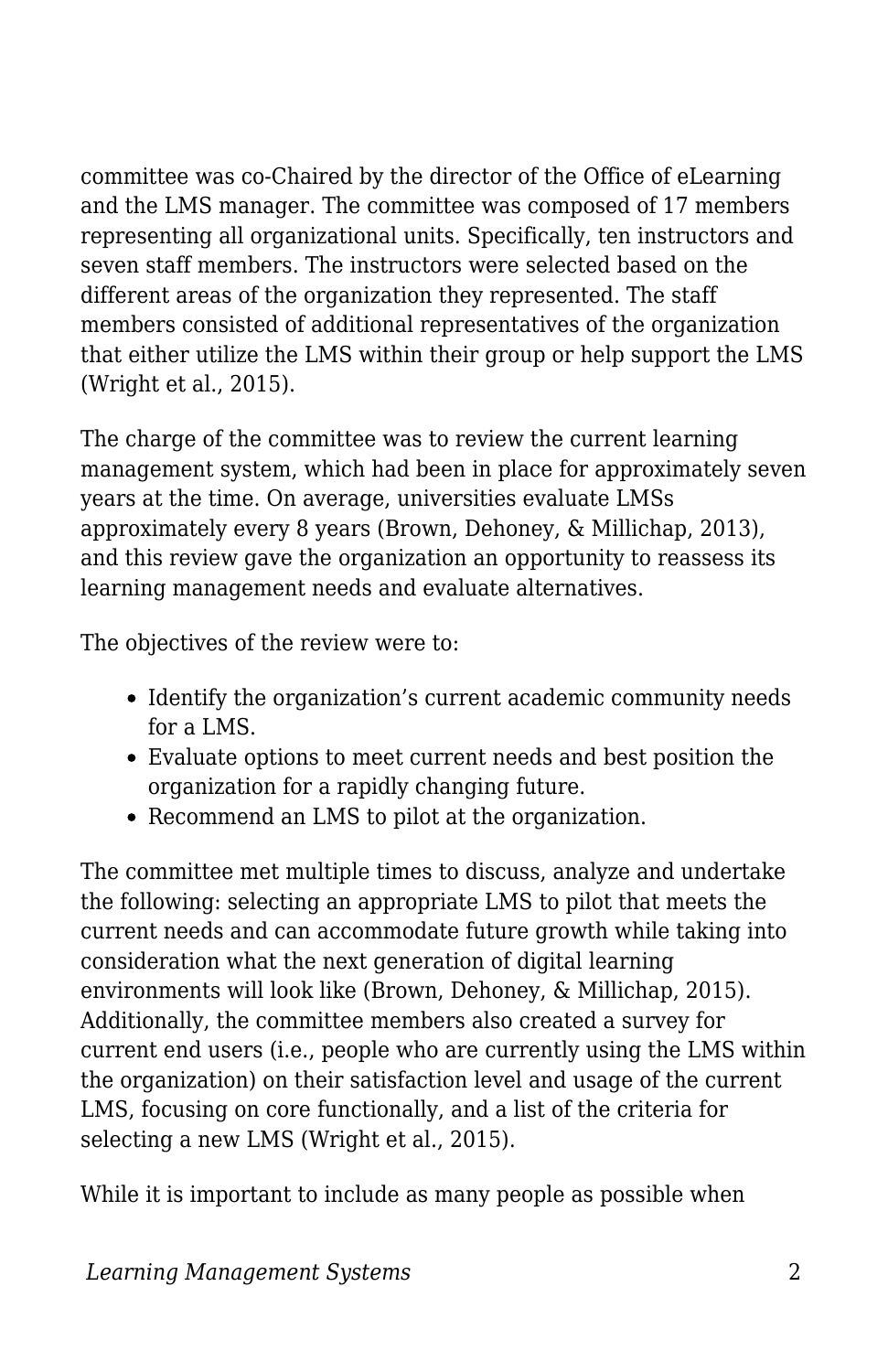gathering feedback; at the same time, it is almost impossible to gather feedback from an entire organization. Therefore, to ensure everyone has a voice, representatives from a respective area of the organization were involved and part of the committee, including learners. These representatives were tasked with decimating information from the LMS committee to their respective areas as well as reporting back to the committee any comments and feedback received. If these representatives were opinion leaders within their areas, they could potentially influence and receive the support of others . This was another tactic that the co-chairs utilized to ensure that not only were people receiving communication about the pilot and evaluation, but that people whose opinions are respected were a part of the process (Chen & You, n.d.).

At many organizations, the purchasing department needs to be involved from the beginning as well. Usually, there are multiple LMSs available, and in order to get a comprehensive overview of the best options, a request for proposal (RFP) most likely will need to be written and sent out. The RFP is typically written by the individual(s) leading the LMS migration. The purchasing department then reviews and sends out the request. Once a list of potential LMSs has come back, the committee decides on one LMS to pilot. Throughout the pilot and the migration phase, at least two LMSs will be running concurrently, i.e., the existing and the pilot LMS. It is advisable to keep one LMS pilot at a time. This step can ensure that the pilot runs smoothly, avoiding confusion and allowing personnel enough time to learn a new system. It also helps to provide support for the pilot and existing LMS.

### **Facts and Figures of the Pilot**

Once the LMS had been selected to pilot, the committee helped identify pilot members. When selecting the pilot group, the first thing to consider is the parameters set by the company whose product is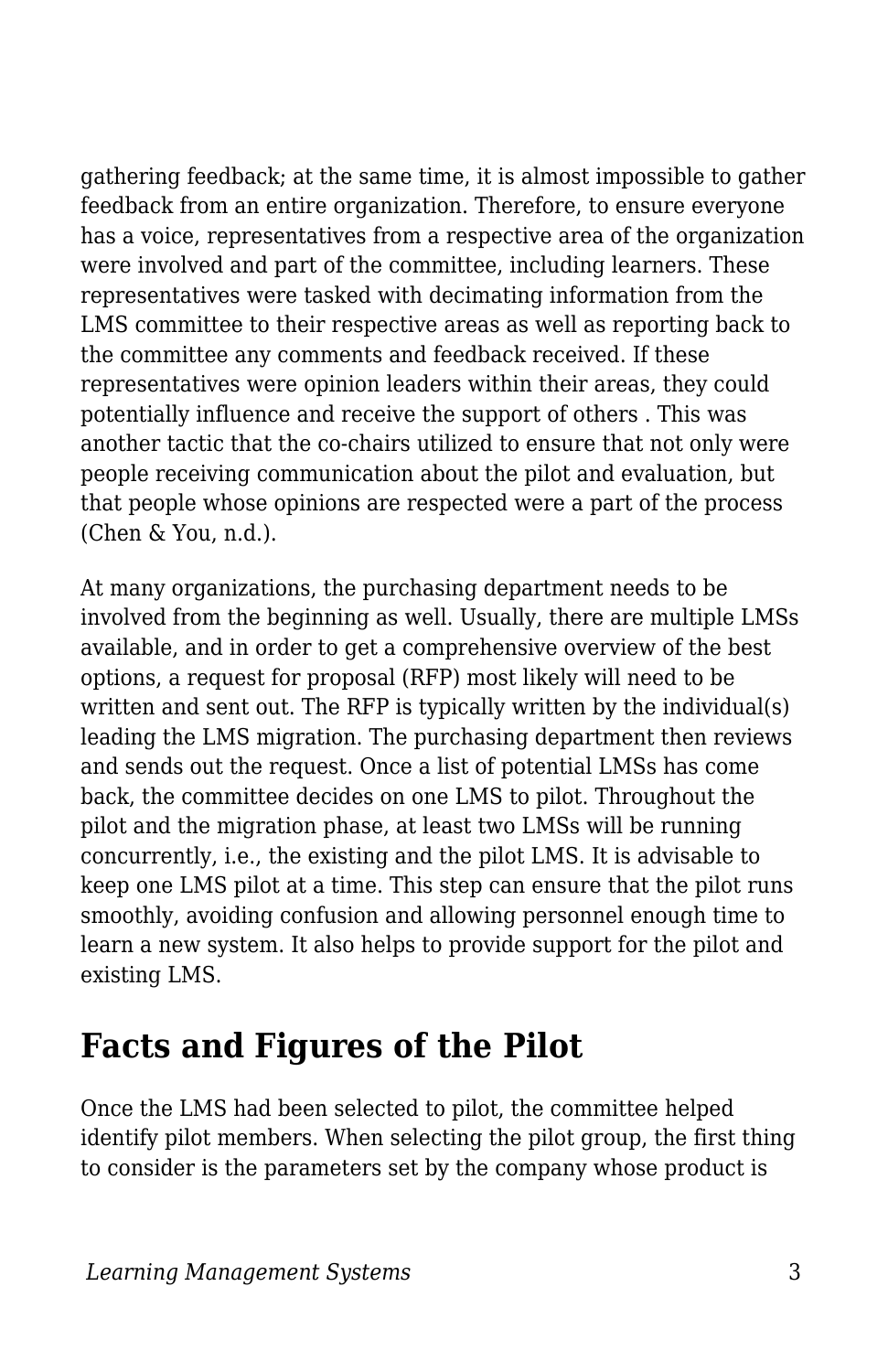being piloted. For example, depending on the terms of the pilot contract, there might be a limit to the amount of courses, instructors or students that can participate. In this particular case, there was a restriction on the total number of students allowed in the pilot. Although there was not a precise number imposed by the vendor, an approximate number was established. This restriction turned out to be a positive aspect in this process as it helped to keep the pilot size manageable, allowing support personnel to provide a much more hands on approach.

For this pilot, a group of faculty volunteered to teach their courses using the selected LMS for the entire semester. Included in the pilot were:

- 14 faculty and courses
- 14 disciplines across four colleges
- 367 students
- 6 fully online courses
- 6 hybrid courses
- 2 face-to-face courses

While the committee could not accommodate all of the requests received from instructors to be a part of the pilot, they were able to create courses and LMS accounts for all instructors. This step allowed for those interested in participating to at least build a course and to give them an opportunity to share their opinion about the piloted LMS. This decision was grounded on the grassroots approach taken in this process and getting as many people involved as possible. Additionally, having a limit on the number of students that could participate in the pilot, which was imposed by the vendor, gave the committee a way to keep the pilot size manageable.

Along with the limitations aforementioned, it is also important to consider any limitations imposed by the organization. These organizational limitations can be defined as internal restrictions. For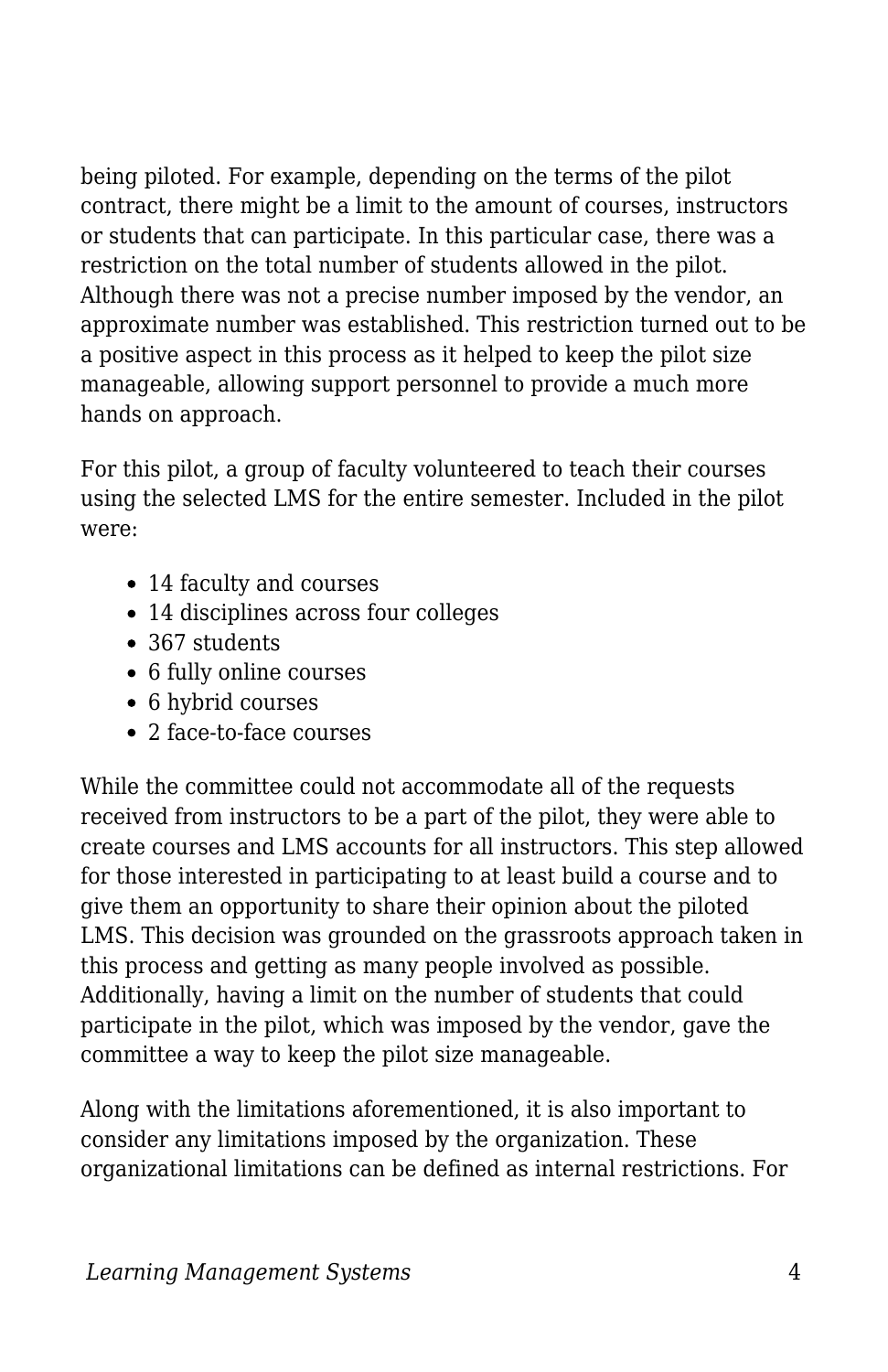example, in a currently running LMS, there are most likely multiple third party tools integrated. These tools could be free or require a licensing fee. With an LMS pilot, it might be difficult to integrate all of the third party tools that are currently being used. Either the pilot committee or a sub-group of that committee need to make the decision on what additional resources may or may not be included with the pilot. This decision also needs to be communicated to the pilot faculty as soon as possible so there are no surprises or missed expectations throughout the pilot phase.

Another consideration is the tools, which are available in the current LMS, may not be available in the pilot LMS. These tools need to be identified quickly because there may be a need for concurrent pilots or testing additional tools that instructors have come to rely on such as plagiarism detection software. These tools can place additional time constraints not only on the evaluation committee, but also the pilot group. Any new tools introduced will require additional training and time to learn how to use them. The tools need to enhance teaching and learning while connecting seamlessly to the LMS and being relatively easy to learn (Abel, Brown, & Suess, 2013).

A third consideration identified during this pilot was to exclude specific academic programs from the pilot. For example, the organization has accelerated programs running 7-week fully online courses as well as traditional programs running 15-week courses. Switching between two different LMSs could be confusing for students and instructors. To help avoid confusion and unnecessary stress on students, the LMS evaluation committee elected not to have any of the 7-week courses participate in the pilot.

## **Support and Training**

The next steps in this process were identifying a support/training plan. A pilot is only going to be as strong as the support and training provided. This includes both instructors and students as well as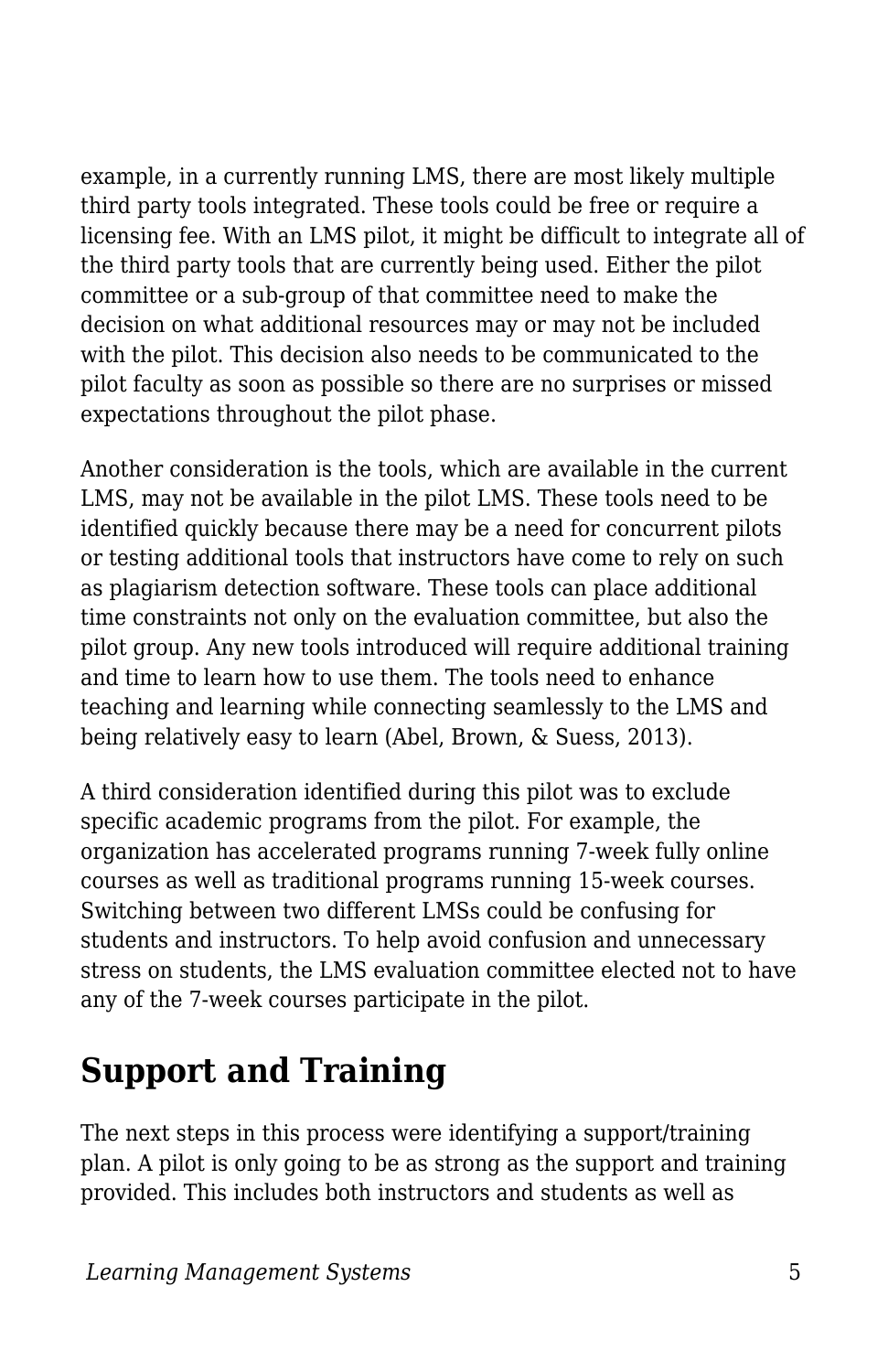system administrators and support staff. Questions to ask include: What type of support is needed? and Who will provide it? Additionally, training needs should be addressed well ahead of the pilot to give instructors time to build their courses and ask any questions prior to the start of the pilot period.

Ideally, you want to train system administrators and support staff first. This will allow system administrators to configure the application to meet the needs of the organization and disable settings that are not needed. When getting ready to introduce a new application like an LMS, it is best to start small. In other words, if possible, the system administrators should disable anything that is not relevant to the pilot. Additional tools can always be introduced at a later time.

In the beginning, focusing on the key tools and functionality of the LMS is most important. This can and should be discussed within the LMS committee. This process is all about openness and transparency. System administrators also need time to create courses and enroll pilot instructors and students. Depending on the scope of the pilot and the system administration resources, this could be an automated process or a manual one.

In this LMS pilot example, the system administrators had a manual process. The needed course and enrollment information was pulled from the Student Information System (SIS) and formatted into a CSV file that was manually uploaded into the LMS. There were two main reasons to set up as a manual process. The first was timing. There was very little time between deciding to run the pilot and actually starting the pilot. The second was because this was a pilot, and setting up the automation can be a time-consuming process. It was decided that the automation can be worked on once a decision was made to move forward.

Once system administration and support staff training has been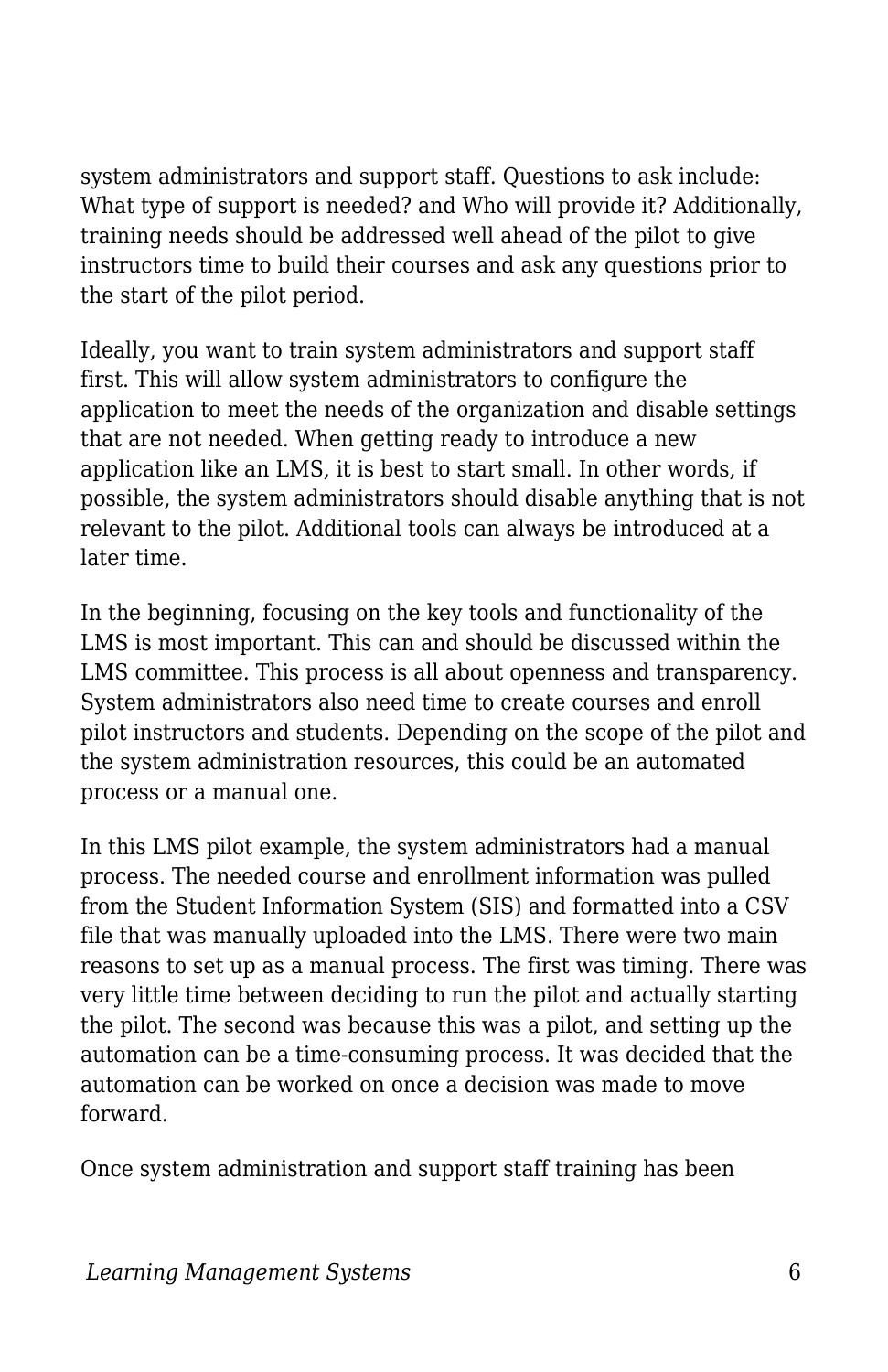completed, it is time to schedule the instructor training. It is also advisable for support personnel to attend the instructor training as well, especially if it is being conducted by an outside trainer. This will ensure that support staff will gain the same knowledge and skills that the pilot instructors were trained on, thus, giving the ability to provide better support. It is also important during these early pilot stages to reach out to the pilot group often, asking how they are doing and reminding them of the support options available. A smooth pilot really requires quality support, multiple means of support and communication.

# **The Course Building Process**

Once a pilot group has been trained, it is time to start building courses, which brings up important questions: Does the institution import course materials from the existing LMS? In following this step, a "cleaning up" would be required since moving course content from one to another LMS is not seamless as it may seem. Or does the institution build from scratch? With this LMS pilot, there was a multi angle approach taken. The team gave the pilot members three options:

- 1. Have their content migrated and "cleaned up" by support staff.
- 2. The instructor could import their own course material and "clean up" the course themselves.
- 3. The instructor can build the course from scratch in the new LMS.

All three options were selected by multiple instructors. The first option gave the support staff time to learn the migration process and get a sense of how much time a "clean up" would take. Meanwhile, the second option allowed the team to get a sense of the time that an instructor would take to go through this process. Finally, the third option provided similar information with building a course from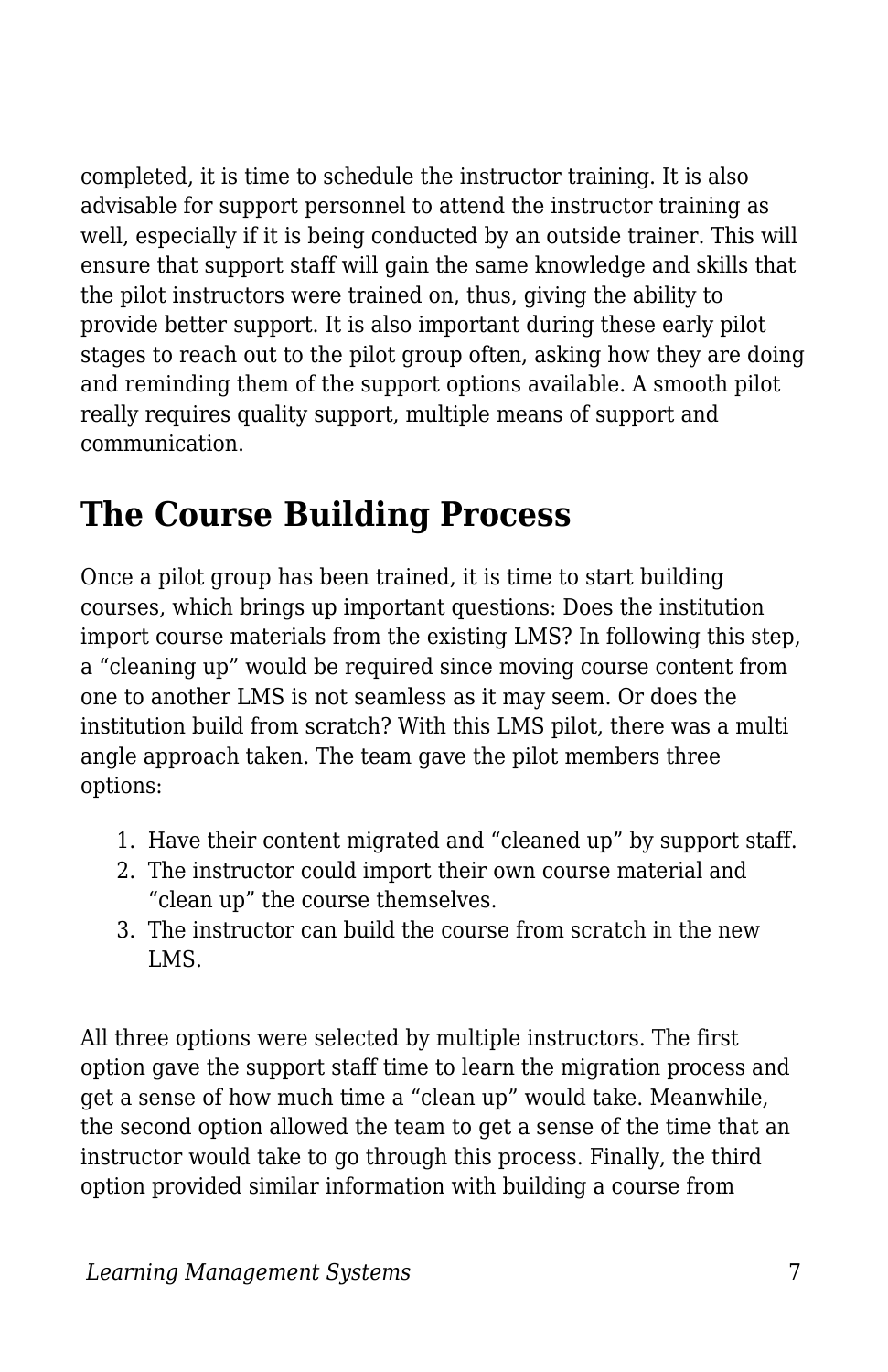scratch. Throughout the pilot, the co-chairs sent multiple follow up emails asking the group how it was going and asking the instructors to reply all to share their experiences with all of the pilot instructors.

# **Plan for LMS implementation**

Once it was determined to move from the pilot to implementation, the next step was to develop a timeline. Much of the implementation plan was pulled from the pilot plan. Given that LMS migrations can be a long, multi-year project depending on the size of your organization, the co-chairs established a LMS transition team to help facilitate the migration. The team consisted of the LMS administrators, instructional designers and 3 graduate assistants.

# **Communication, Communication, Communication**

A project of this size requires multiple meetings with multiple stakeholders and various committees across an organization. Schedules can fill up fast so the sooner a timeline can be developed and meetings scheduled the better. These meetings are all about spreading the word, as communication is key to a successful project of this scope.

One of the biggest challenges with implementing an application widespread as an LMS, which has a diverse population using it, is getting the word out. Misinformation can spread quickly and having a solid communication plan in place is very important. Keeping that communication flowing throughout the process will help avoid any miscommunications.

In this example, a very detailed communication and roll out plan was created by the LMS evaluation committee co-chairs. The plan was then sent to the LMS evaluation committee for review and approval.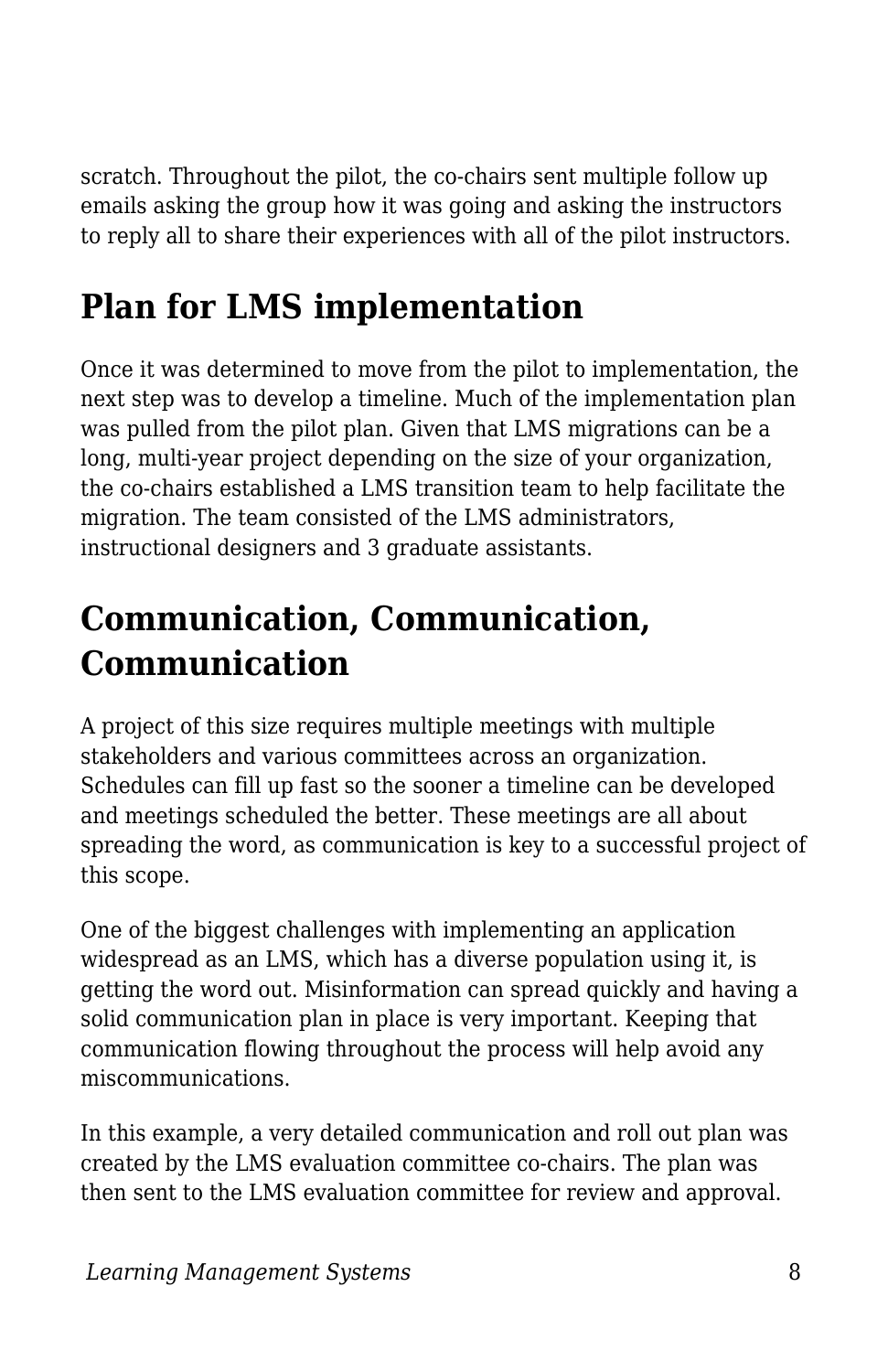## **Communication Plan**

The communication plan began with the co-chairs establishing a multimodal approach in communicating with the organization, starting off by identifying the various modes of communication available at the organization. In this example, that included print materials, email, web based newsletters, a new website and scheduling meetings with various stakeholders, organizational leaders and any relevant committees within the origination. The communication plan also focused on mass communication as well as very targeted communication as the migration progressed.

From the beginning, the co-chairs stressed that communication was key. Their goal was to have a high communication in flux to the point that the organization would be happy when it was over because they would not need to hear about the migration anymore. The first messaging that went out was an announcement in the organization newsletter informing everyone within the organization that the decision to move forward with implementing the piloted LMS had been made. In this case, the team began the transition during the Summer and was completed at the end of the Spring semester. To help with this timeline, the committee also recommended that the organization purchased the 24/7 live chat support provided by the vendor. This decision was made to help ensure a smooth transition and provide as much support for faculty and students as much as possible especially during off business hours.

The second part of our communication plan was a messaging campaign with a goal of ensuring that all members within the organization were aware of the transition. This consisted of the creation of a website dedicated to the new LMS and transition. The site included training dates, a calendar for signing up for trainings, self-help guides as well as links to our internal ticketing system for instructors to easily submit requests or ask for help.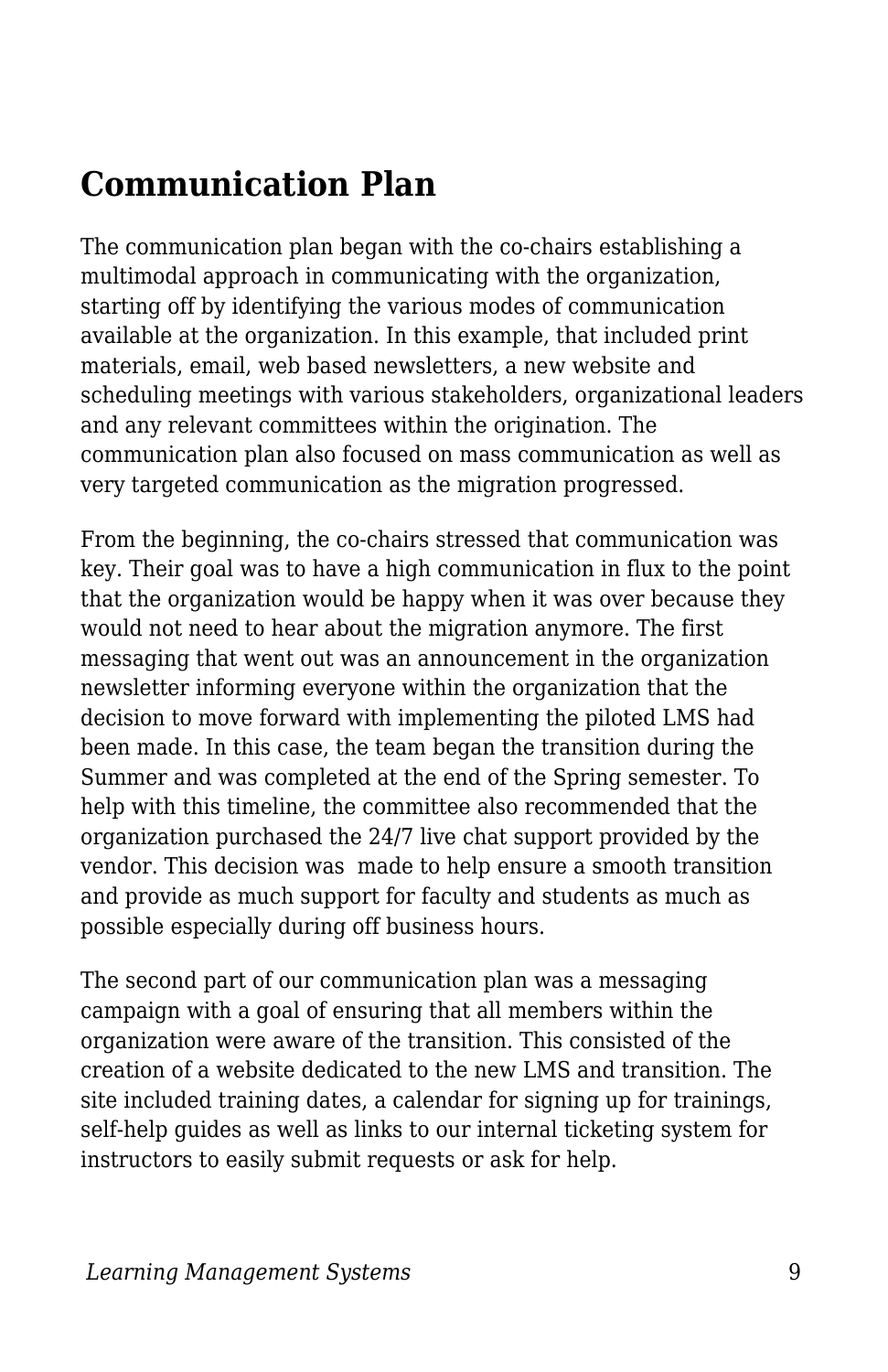Multiple training fliers were printed and distributed across the organization throughout the transition. Weekly announcements were posted in the organization's newsletter, highlighting a different aspect of the new LMS. Monthly emails were sent to leaders across the organization and a countdown timer was set up and placed in a very visible spot in the existing LMS. This countdown timer was by far one of the most effective communication strategies employed. There was more feedback received about that timer than any other method of communication. Meetings were also scheduled specifically with program coordinators and leaders of fully online programs. Again, the goal was to ensure that the entire organization was aware of the transition and there were no surprises.

Since the pilot had been successful, much of the rollout plan was based off of what was done during the pilot. For example, limiting new tool integration and new customizations until the migration was complete. This was communicated early and often to ensure expectations were set from the beginning. This also allowed the support staff's time to focus on course migrations, trainings and learning the new LMS. The goal was to make sure support staff were comfortable with the new LMS before adding additional functionality and customizations.

The implementation plan really started with the communication plan and evolved from there. As mentioned, the implementation team met with program coordinators and leaders for fully online programs. While meeting with these groups, timelines were established for transitioning each of the respective programs. These fell into two distinct groups, the first were fully online programs that follow a 15 week schedule. The second fell into the accelerated 7 week course schedule. With the 15 week fully online programs, each department established a plan for migration that would be implemented over the course of the Fall and Spring semesters. The goal was to get the Fall courses up and running on the new LMS while the Spring courses were being migrated during the Fall.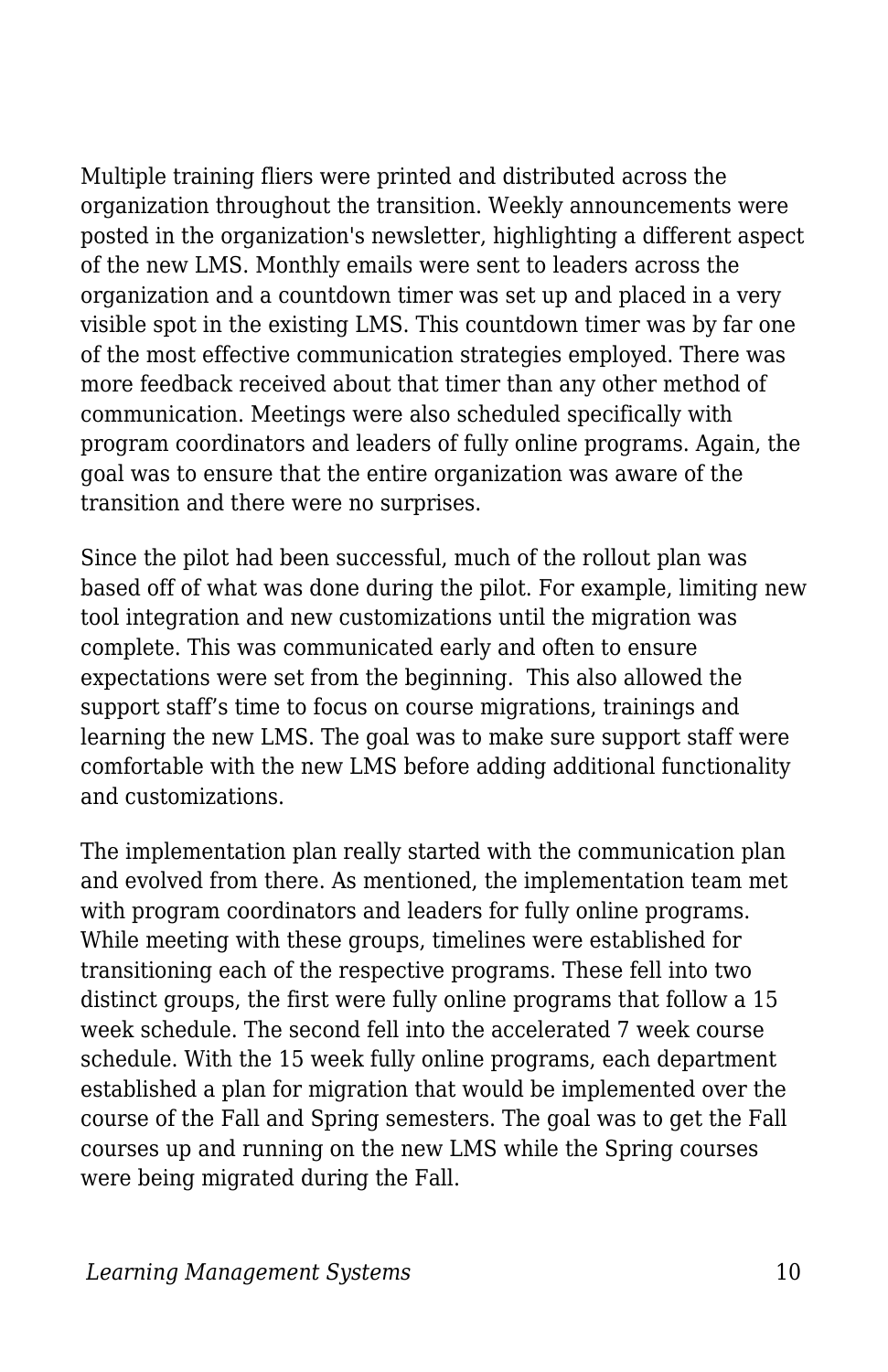# **Communication Plan Timeline**

In this particular case, the Summer was designated as a soft launch since the majority of instructors are off contract and not required to teach during that semester. It was decided that the official announcement would wait until the Fall.

The communication plan included organizational wide announcements as well as targeted communications to specific groups.

- $\bullet$  May
	- Meetings scheduled with Program Coordinator/Leaders of fully online programs.
	- Announcement made in internal newsletter informing instructors that anyone teaching over the summer can use the new LMS.
	- A new LMS website was created to help distribute information.
- June
	- A countdown timer was added to the current LMS.
	- Emails were sent to instructors teaching over the summer with information on:
		- New LMS Help Features
		- Training dates and opportunities
- July
	- Emails were sent to department chairs focusing on accreditation and reminding them that any needed student work will need to manually be exported from the current LMS.
- August
	- Organizational wide flyers were sent to every instructors' internal mailbox.
	- An announcement was posted in the organization's internal newsletter and a plan was established to post a new announcement every two weeks focusing on a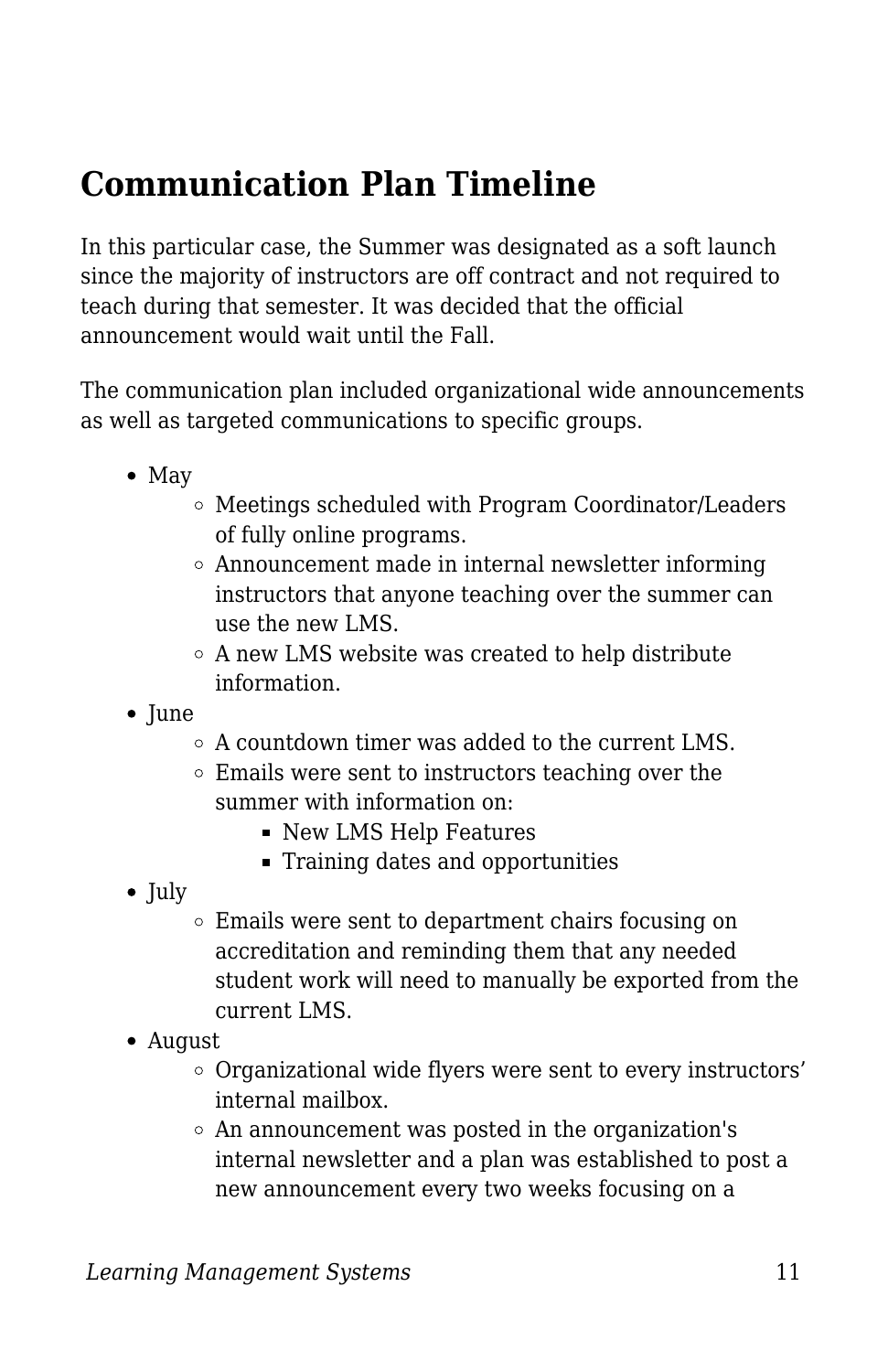different aspect of the new LMS.

- September
	- Emails were sent to Department Chairs, Deans and Associate Deans focusing on:
		- Accreditation and exporting materials from the old LMS
		- A moratorium on new tool integration until the migration was complete
- October
	- The official message was sent out by the organizational leader announcing the LMS migration.
- November
	- LMS administrators identified instructors still using the old LMS that had not yet logged into the new LMS to remind them of the deadline and asking if they needed any additional support migrating their content.
- December
	- Organizational wide flyers were distributed again focusing on:
		- Timeline of the migration
		- Training opportunities
		- Support resources
		- Course migration options
- January
	- $\circ$  An announcement was sent via the organizational newsletter reminding instructors and students that the old LMS would be shut down in May and that all needed content must be exported by then.
	- The countdown timer added to old LMS was modified to include a blinking "IMPORTANT" at the top as well and as increased in size. The idea was to make a noticeable visual change to the time as a way to grab the attention of instructors and students still using the old LMS.
- February
	- An email was sent to Department Chairs, Deans and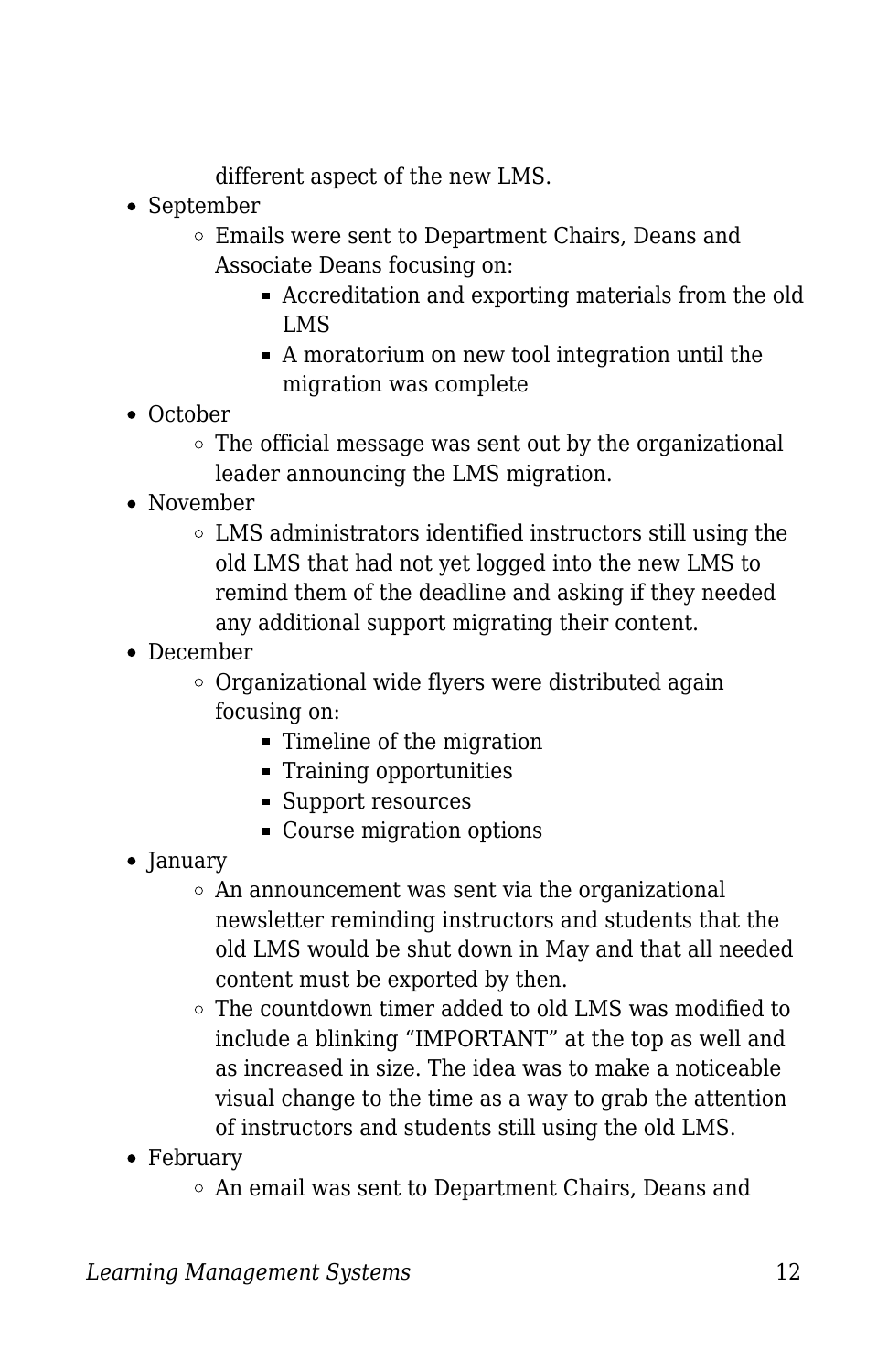Associate Deans focusing on:

- Accreditation and exporting materials from the old LMS
- Limited access to the old LMS for the next year and what to do in the event of a grade challenge.
- March
	- Another organizational wide flyer was distributed focusing on:
		- Training and support resources
		- End of life for the old LMS
	- LMS administrators identified instructors that hadn't yet logged into the new LMS. Emails were sent to the identified group reminding them of the deadline asking if they needed any additional support or assistance migrating their content.
- April
	- Another announcement in the organization newsletter focusing on:
		- Course migrations and the 4 options
	- Have their content migrated and "cleaned up" by support staff.
	- The instructor could import their own course material and "clean up" the course themselves.
	- The instructor can build the course from scratch in the new LMS.
	- Collect the migration requests and have the vendor migrate the courses

 $\bullet$  May

A new flyer was created and posted throughout the organization informing instructors and students that the old LMS's end of life will be May 16.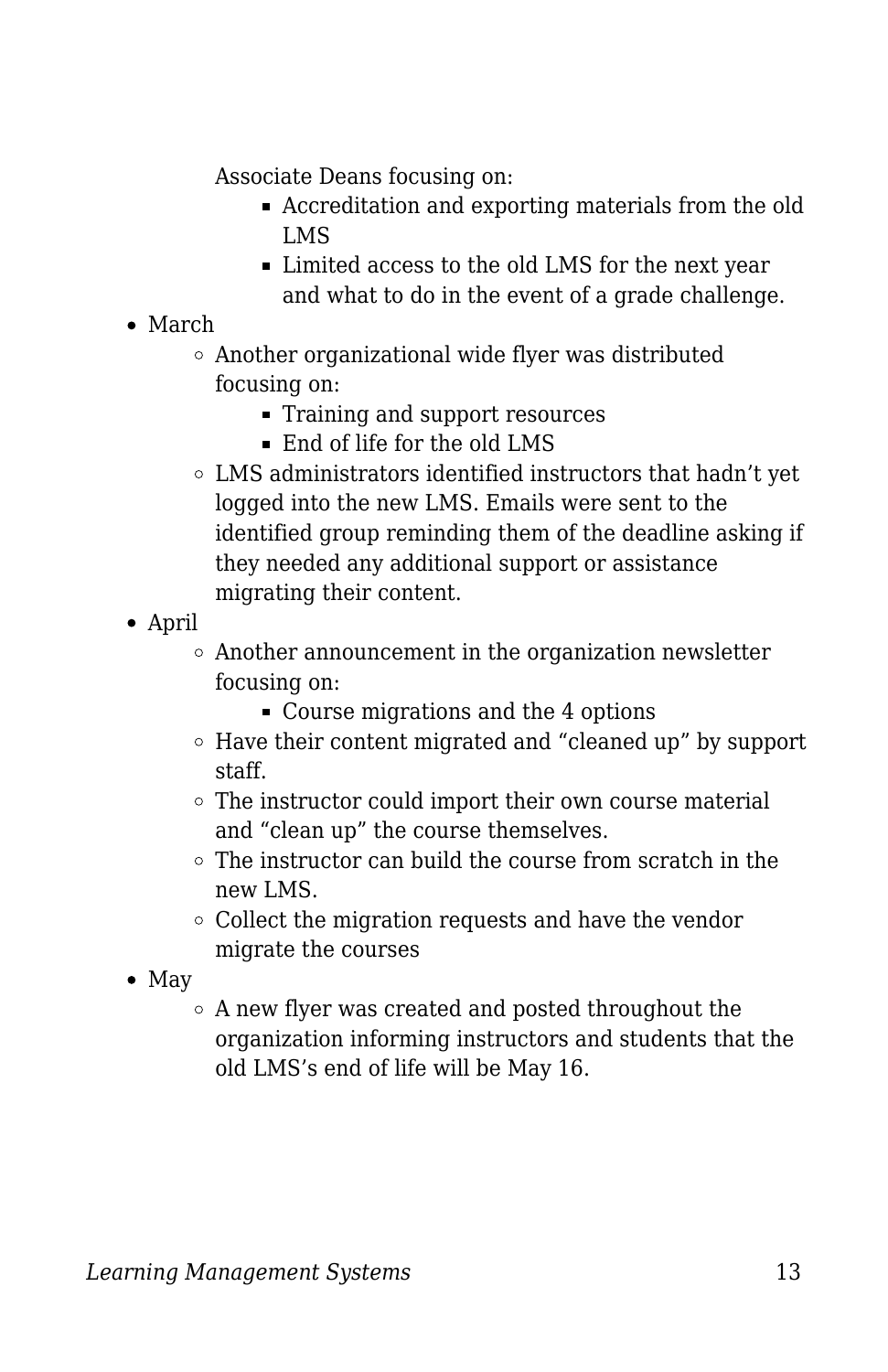# **Course Migration Plan**

With the 7 week accelerated programs, courses were migrated in groups based on program and course availability. This was planned in coordination with the respective departments to cause the least amount of impact to the students and to ensure new cohorts of students would be able to start on the new LMS.

To confirm courses were migrated in a timely manner, the team hired 3 additional graduate assistants to facilitate trainings and course migrations. A course migration request form was created in the organization's internal ticketing system to help streamline the process and stay organized. Expectations on migration times were established up front so instructors were aware of timelines, i.e., 2 to 3 weeks, and this was communicated on the migration request form. Priorities were given to courses that would be running in the upcoming semester. This information was also communicated and part of the migration request form. As part of the communication plan, faculty were given the same options for migration as were offered during the pilot, with an additional fourth option.

- Submit a request to have their content migrated by our internal team
- Migrate their own course material
- Build from scratch

The fourth option was having the vendor migrate the content. As part of the contract with the vendor, there was the option to send them a set number of courses from the old LMS that they would migrate into the new one. Two bulk migration times were established for the vendor to migrate the courses. The first was halfway through the migration and the second was towards the end of the migration. In all, the team received approximately 1,400 migration requests that were completed based on already established criteria. Having the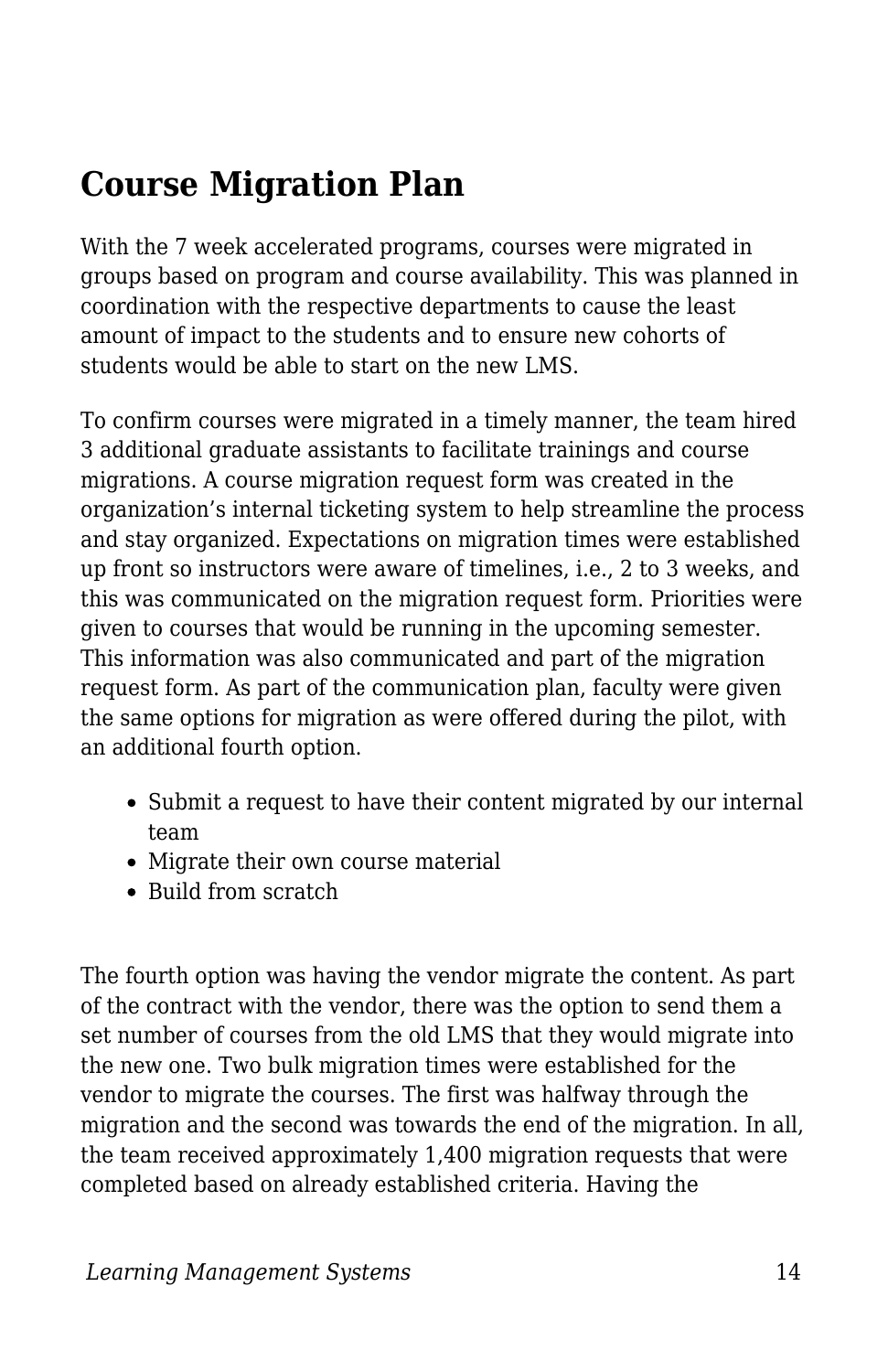established criteria helped the team easily prioritize work and identify courses that could be sent to the vendor for migration. The vendor's turnaround time was approximately 2 weeks. This gave the team time to focus on the higher priority courses.

This graph below reparents the total amount of courses migrated each month during the migration.

#### **Figure 1**



*Number of course migrated per month during the migration process*

The timeline for the transition broke down as follows. The transition to the new LMS began for all non-accelerated programs as soon as it was determined that the new LMS would be implemented, which was at the end of the spring pilot.

#### **Figure 2**

*Timeline for the transition*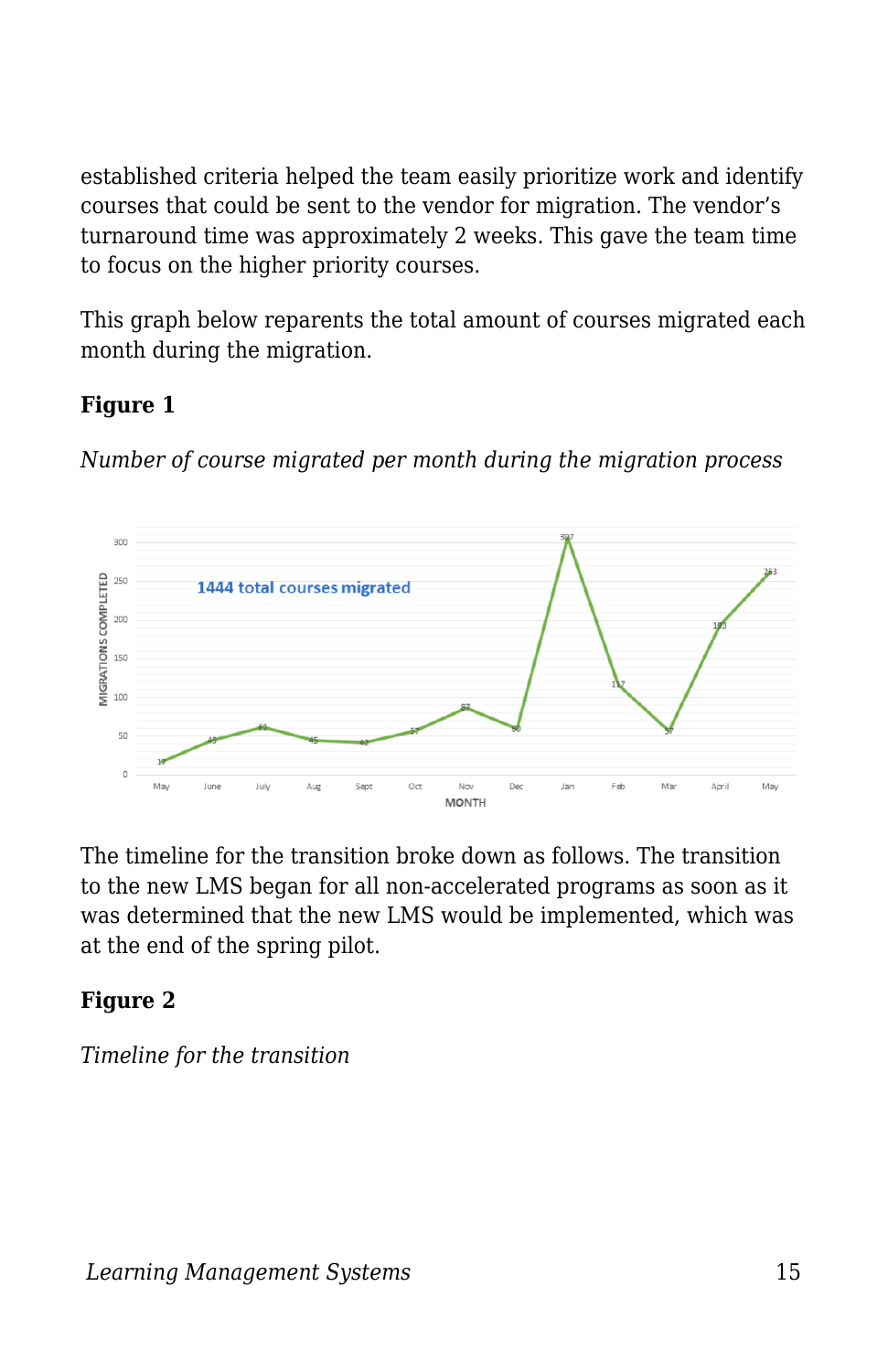

## **Trainings**

Throughout the migration process multiple training opportunities were offered. A breakdown with the number of attendees per month can be found below.

#### **Figure 3**

*One-on-one faculty meetings during the migration process*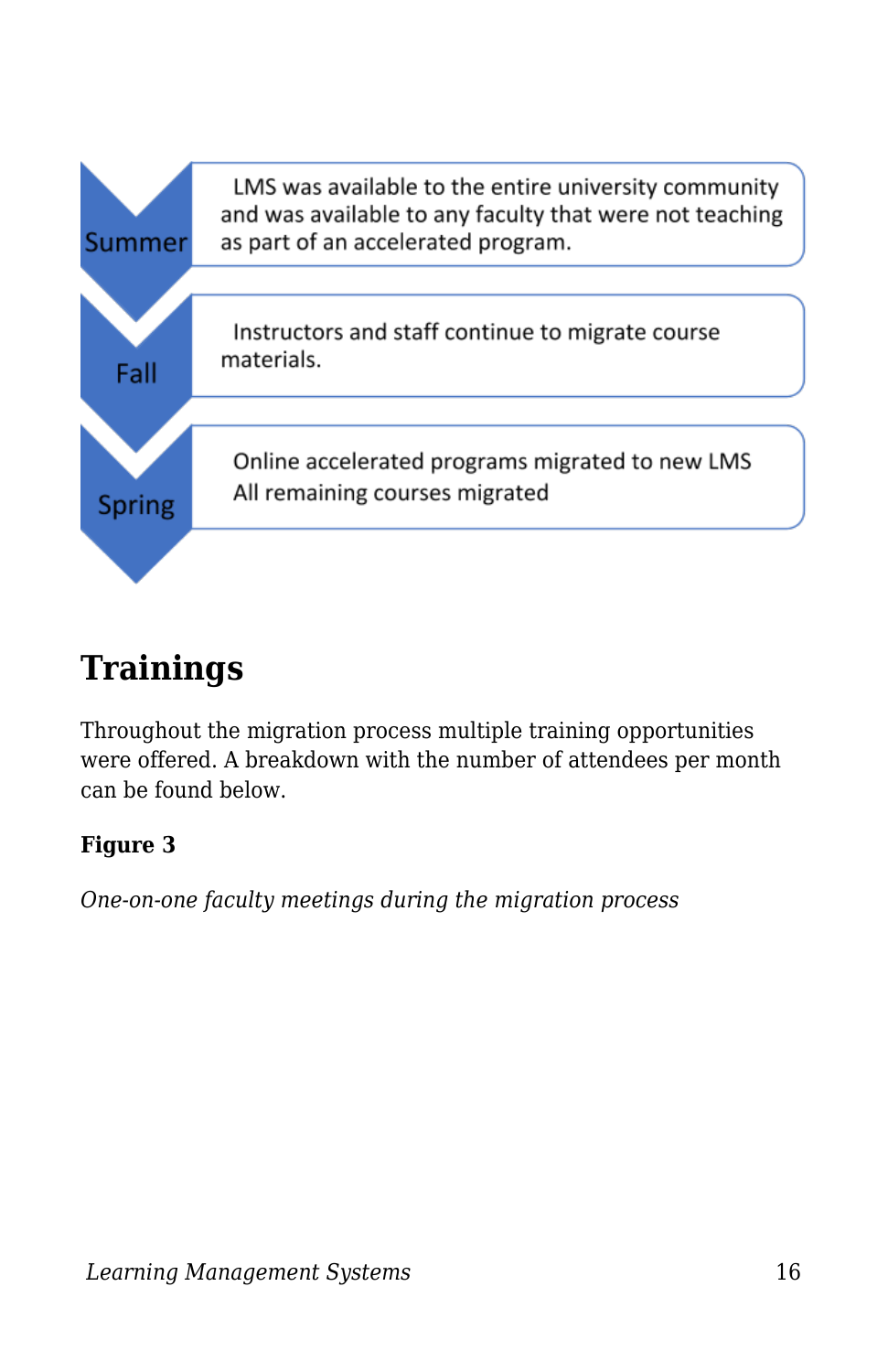

Multiple open training sessions were scheduled in computer labs. These were set up in two-hour blocks in which faculty and staff who needed help could drop by at any time during the timeframe period.

#### **Figure 4**





Department specific trainings were also offered and scheduled as part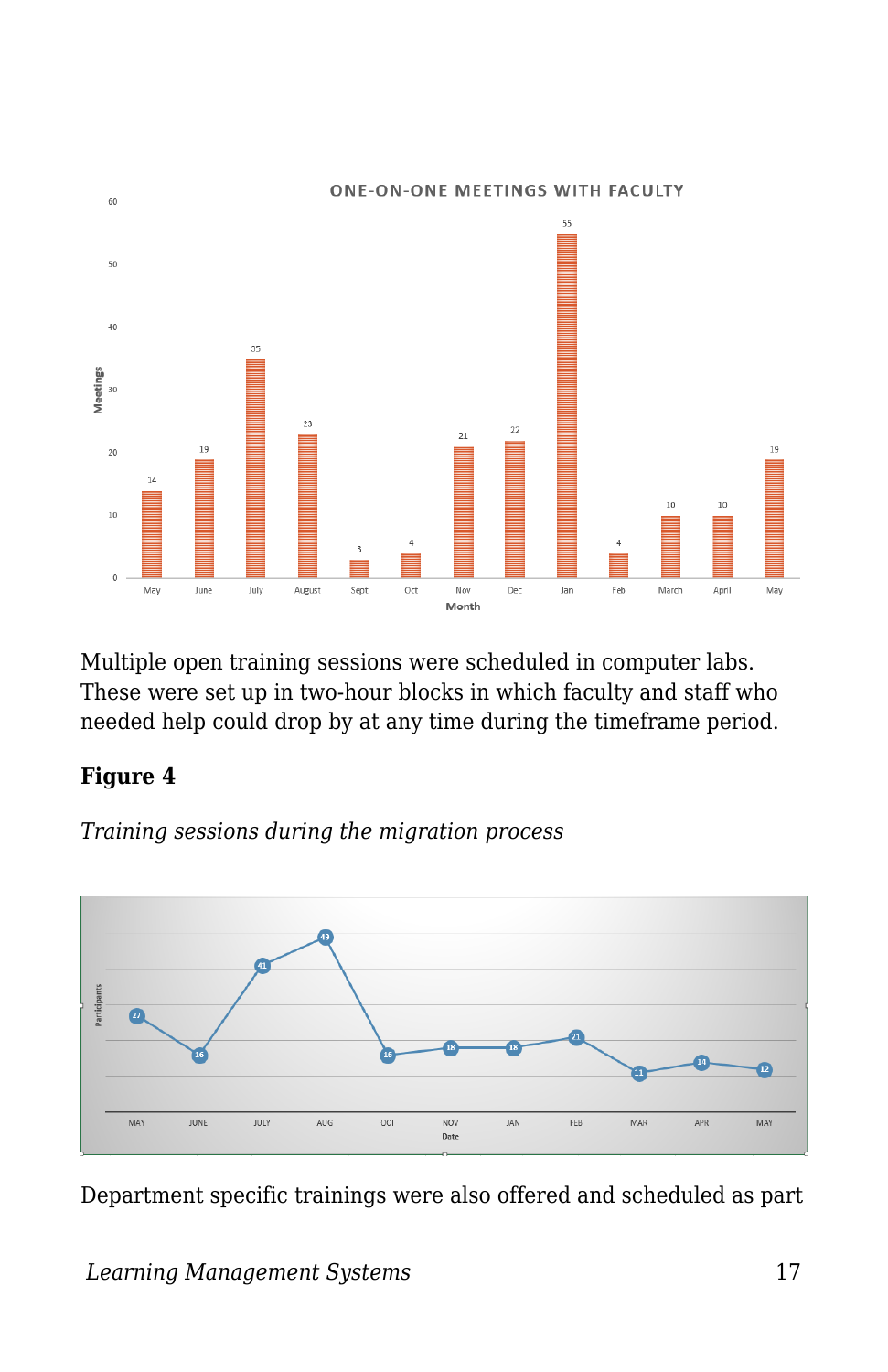of the targeted approach to the migration. Below are the training numbers for the specific trainings based on the respective colleges.

#### **Figure 5**

*Participants in trainings based on colleges*



There was also the option to enroll in online asynchronous training throughout the migration. A breakdown of the numbers of participants that signed up for the asynchronous training can be found below.

#### **Figure 6**

#### *Participants in asychronous trainings*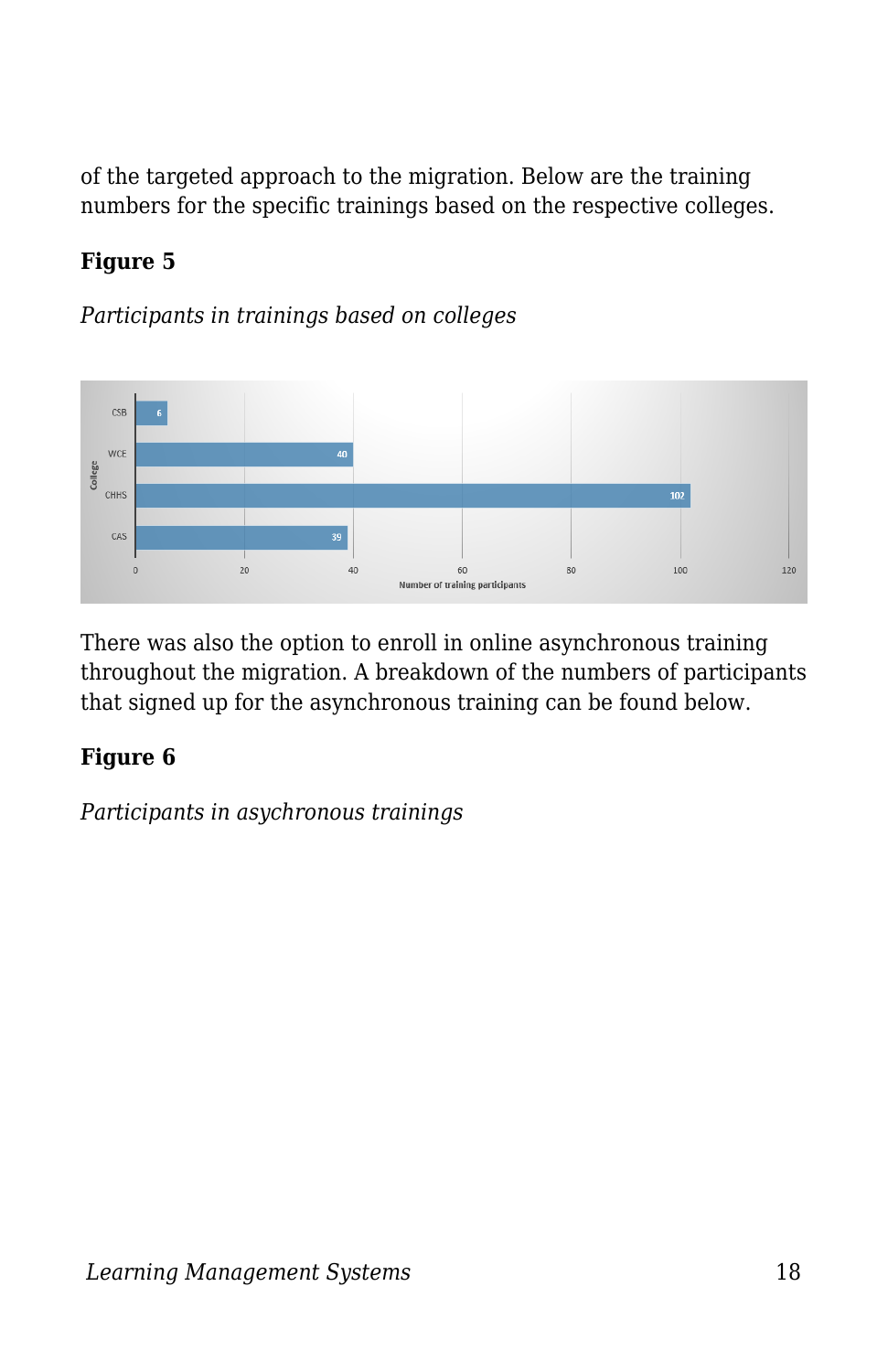

# **Implementation Strategies/Lessons Learned**

**Have a soft rollout** - If possible, have a soft rollout of the LMS. With the timing of the pilot and the choice to move forward with implementation happening at the end of the Spring, many of the instructors had already left for the Summer. Unfortunately, the official announcement about the LMS migration was not made until the Fall. As a co-chair, the author of this chapter wanted to get the word out as soon as possible because not announcing it sooner could be a disservice. However, letting faculty know they could use Canvas over the Summer and holding the official announcement until the Fall allowed the team some wiggle room to make changes and adjustments that were not anticipated up to the moment of a larger population joining the new LMS.

**Policies and Procedures** - Have policies and procedures in place prior to the launch. With a new LMS, it is a great time to establish best practices early on, especially from the administrative side. Also,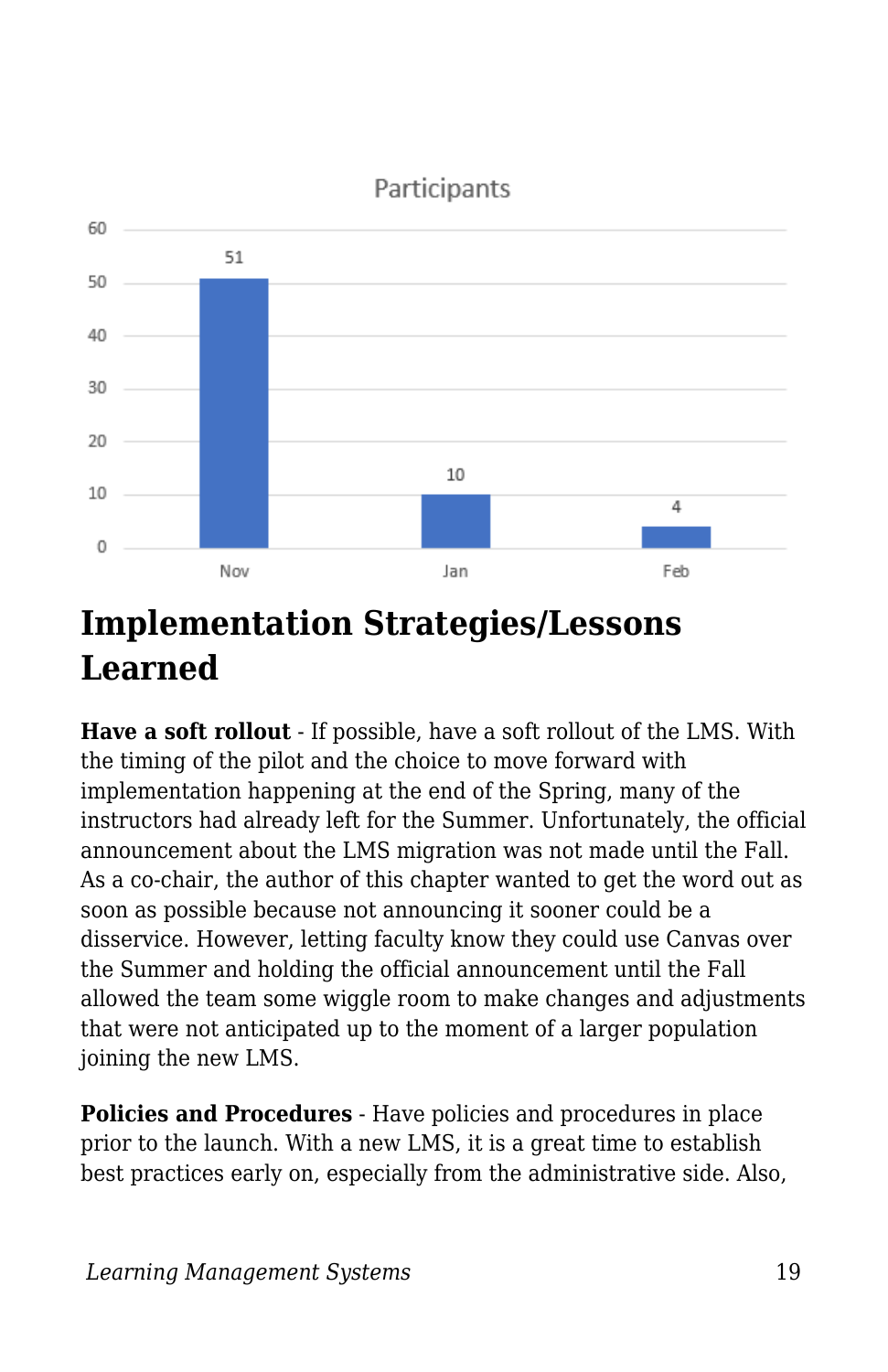if possible have a moratorium on any new tool integration or customization until after the migration is completed. Although faculty and support staff were very eager to start working in the new LMS, there were not enough resources to run two LMSs while also integrating and learning new tools and customizations.

**Stakeholders and Champions** - To ensure a successful LMS implementation, it really boils down to having a strong and well respected LMS committee and pilot group. These are your champions who will help get the buy-in from their peers.

**Support** - Knowing the needs of the organization and communicating those needs to instructors and other personnel will lend itself to better support and training. If the end users feel like they are not getting the help they need, they will become discouraged. This discouragement can spread as they share about their experience. Additionally, training system administrators before instructors will allow the administrators time to make configuration decisions based on the current needs of the organization.

**Communication** - Creating a solid migration/communication plan up front will help the team once the workload and activities increase. It will also be important to have a plan to fall back on. Setting up the countdown timer in the old LMS was one of the best communication methods we employed. It was highly visible and sizable. We received the most feedback from the timer and anyone using the old LMS could not miss that information when they logged in. Being able to identify instructors still using the current LMS was also a useful strategy for providing targeted communication. Throughout the last few months of the migration, the LMS administrators identified instructors that were either still using the old LMS or had not yet logged into the new LMS. Emails and trainings were targeted at this group specifically. This allowed us to continue to provide support to those that needed.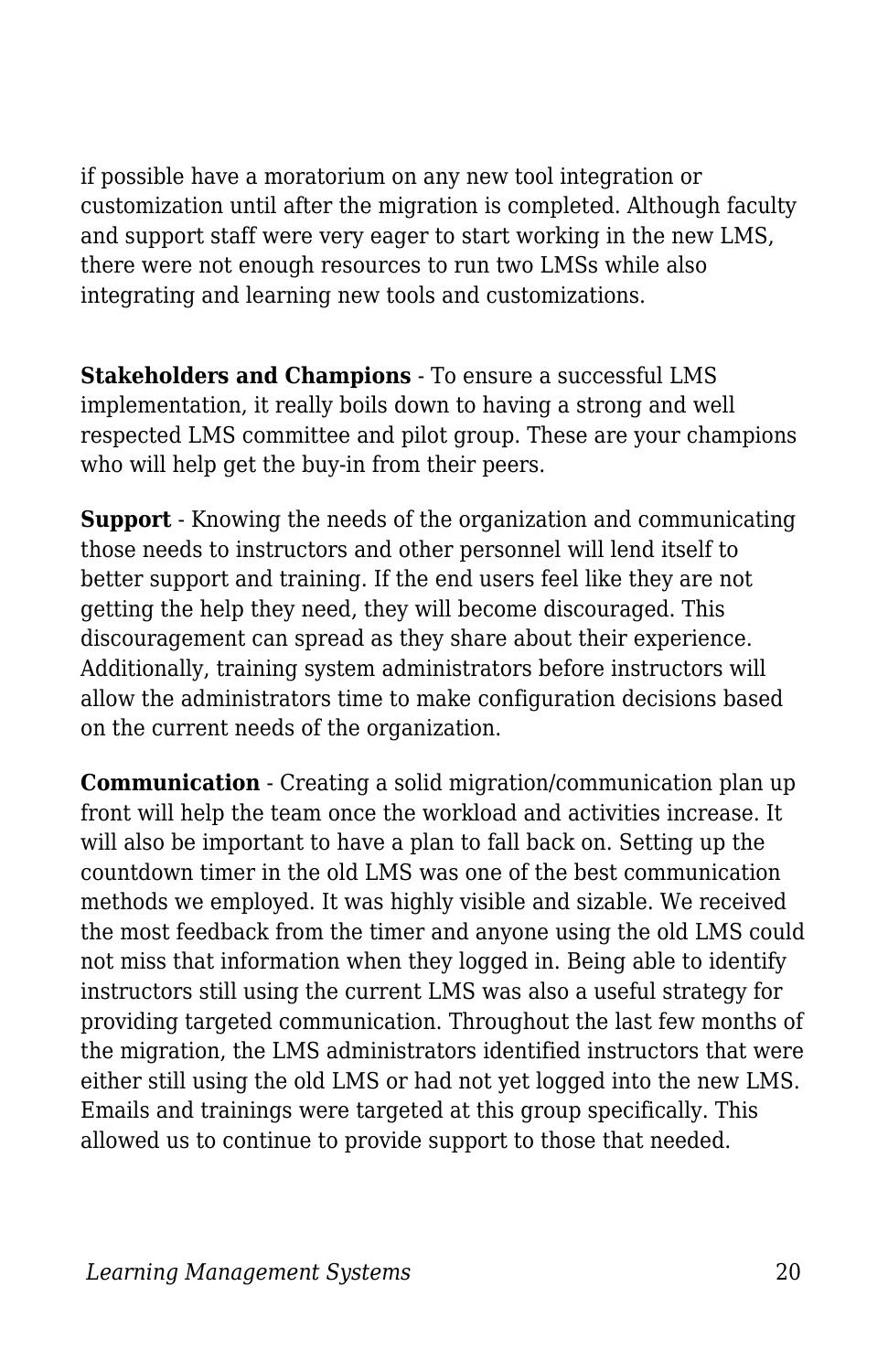**Grade Disputes** - Ensure to have a plan for the old LMS. For example, there might be a need to access the former LMS in case there is a grade dispute or other similar circumstances. Often organizations must retain grades for a specific time period. Questions to ask: How long will grades need to be kept? Will there be a need to extend the contract with the old LMS vendor?

### **Common problems that could have been avoided**

**Learning** - As system administrators, it is extremely important to learn the LMS well to avoid any confusion in the future. For example, if there are tools in the new LMS, which are unavailable in the current LMS, it is beneficial to disable them until the system administrators have had a chance to learn how the new tools work. In our case, there were a few tools we would like to have disabled as they did not function as expected. This caused additional workloads on the support personnel.

**Training** - Plan for administration support training prior to instructor training. During the pilot in this example, there was a very short turnaround time between scheduling the trainings and instructors leaving for the winter break. The co-chairs ended up scheduling the instructor training before the administration training. If the administration training would have happened first, it would have given the LMS administrators the chance to configure the system to better meet the needs of the organization instead of making changes after instructors started using the new LMS. It is always easier to introduce new features versus removing once instructors have started using them.

**Policies/Procedures** - When integrating a new LMS, it is a good time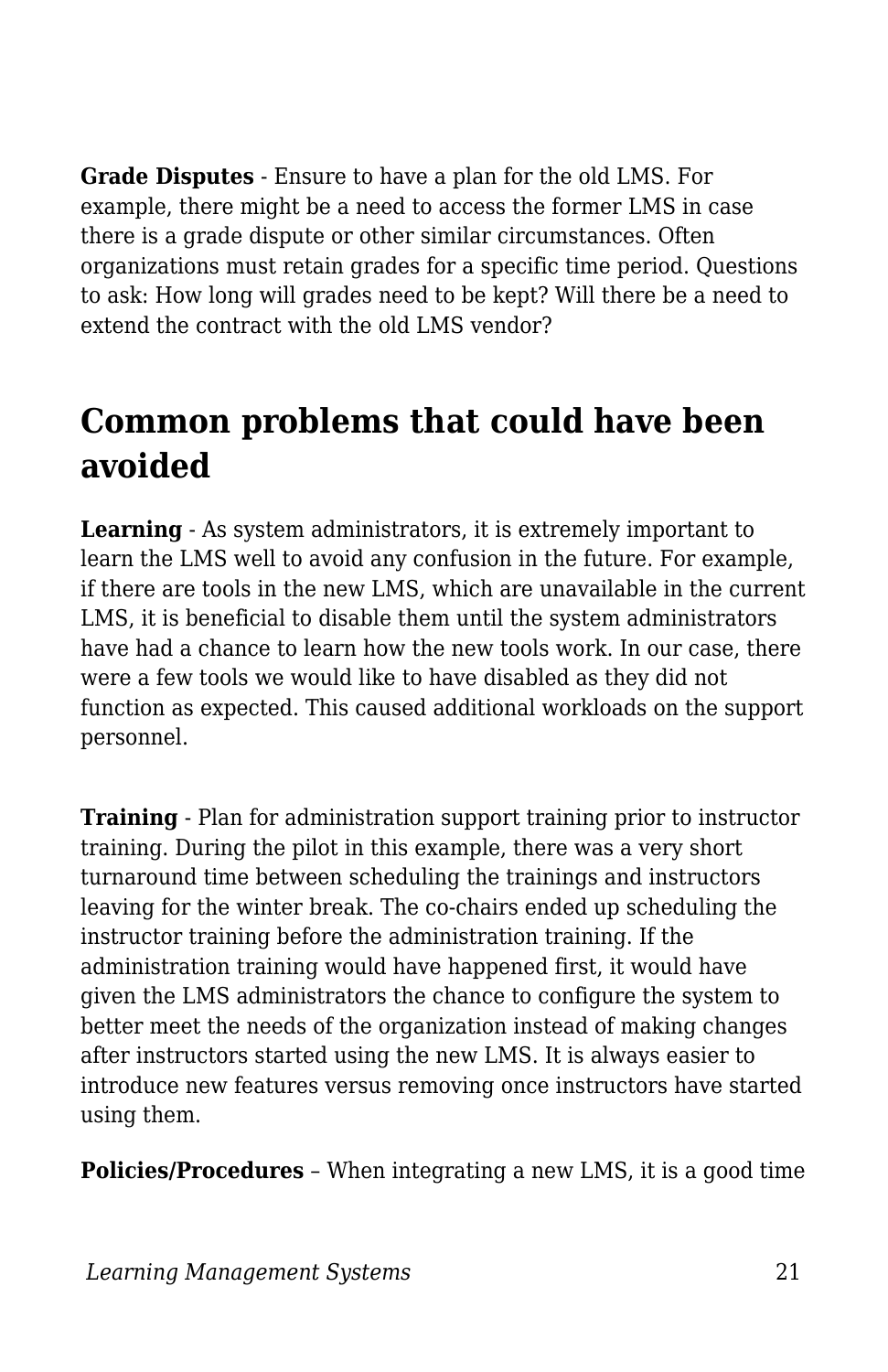to not only check that existing policies and procedures are up to date, but also to verify whether there is a need to introduce new ones. Additionally, make sure to have any new policies and procedures worked out prior to rolling the new LMS out to the organization.

**Prepare for the Unexpected** - This is easier said than done. It is important to have some flexibility in the migration or make sure those that are responsible for the implementation/migration have the resources needed throughout the process to handle anything unexpected. For example, looking at the graphs presented previously on the multiple open training sessions and the department specific trainings, there is a dip during the months of September and October. This was due to the institution being shut down for nearly two months because of a natural disaster. The migration/implementation team made sure to stay in contact during this time as well as to ensure they had the resources needed to continue working remotely.

### **References**

Abel, R., Brown, M., & Suess, J. (2013). a new architecture for learning. EDUCAUSE Review, 48(5), 88–102. Retrieved from [https://edtechbooks.org/-qkV](https://www.google.com/url?q=https://er.educause.edu/articles/2013/10/a-new-architecture-for-learning&sa=D&ust=1585948670145000)

Brown, M., Dehoney, J., & Millichap, N. (2015, April). The Next Generation Digital Learning Environment A Report on Research. Retrieved February 13, 2020, from [https://edtechbooks.org/-Qaie](https://www.google.com/url?q=https://library.educause.edu/-/media/files/library/2015/4/eli3035-pdf.pdf&sa=D&ust=1585948670145000)

Brown, M., Millichap, N., & Dehoney, J. (2015). What's Next for the LMS? EDUCAUSE Review, 50(4), 40–50. Retrieved from [https://edtechbooks.org/-QaM](https://www.google.com/url?q=https://er.educause.edu/articles/2015/6/whats-next-for-the-lms&sa=D&ust=1585948670145000)

Chen, C. M., & You, Z. L. (n.d.). Community detection with opinion leaders' identification for promoting collaborative problem-based learning performance. British Journal of Educational Technology, 50(4), 1846–1864. Retrieved from [https://edtechbooks.org/-IQx](https://www.google.com/url?q=https://onlinelibrary-wiley-com.liblink.uncw.edu/doi/abs/10.1111/bjet.12673&sa=D&ust=1585948670146000)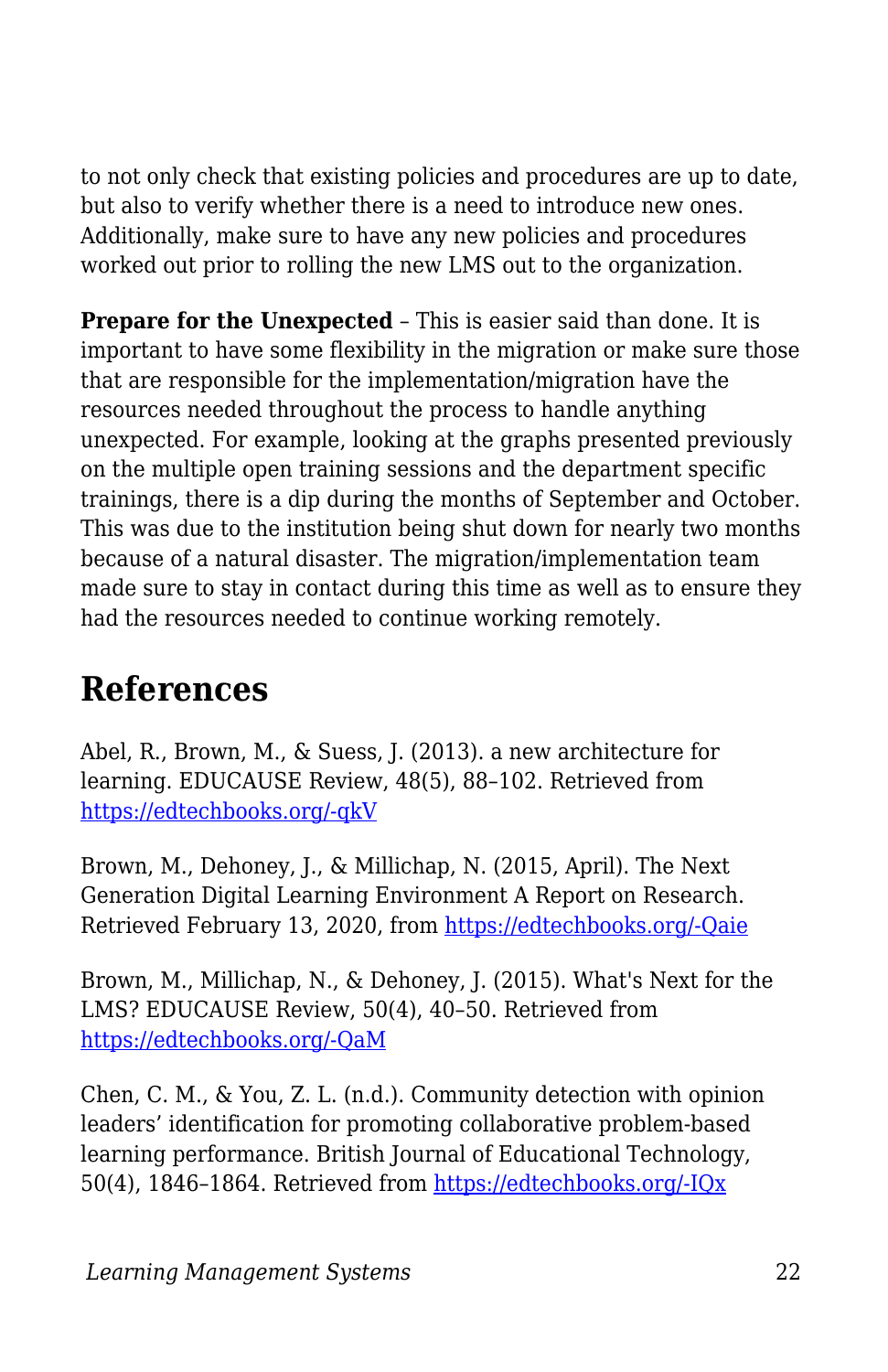Levasseur, R. E. (2001). People skills: Change management tools - Lewin's change model. Interfaces, 31(4), 71-73. Retrieved from [https://edtechbooks.org/-FCZa](https://www.google.com/url?q=https://search-proquest-com.liblink.uncw.edu/docview/217124358?accountid%3D14606&sa=D&ust=1585948670146000)

Wright, C. R., Lopes, V., Montgomerie, C., Reju, S., & Schmoller, S. (2015, April 21). Selecting a Learning Management System: Advice from an Academic Perspective. Retrieved February 13, 2020, from [https://edtechbooks.org/-rVL](https://www.google.com/url?q=https://er.educause.edu/articles/2014/4/selecting-a-learning-management-system-advice-from-an-academic-perspective&sa=D&ust=1585948670147000)



Dorgan, T. (2020). LMS Implementation and Transition. In D. Barreto, A Rottmann, & S Rabidoux (Eds.), *Learning Management Systems*. EdTech Books. Retrieved from

https://edtechbooks.org/learning\_management\_systems/i mplementation\_and\_transition